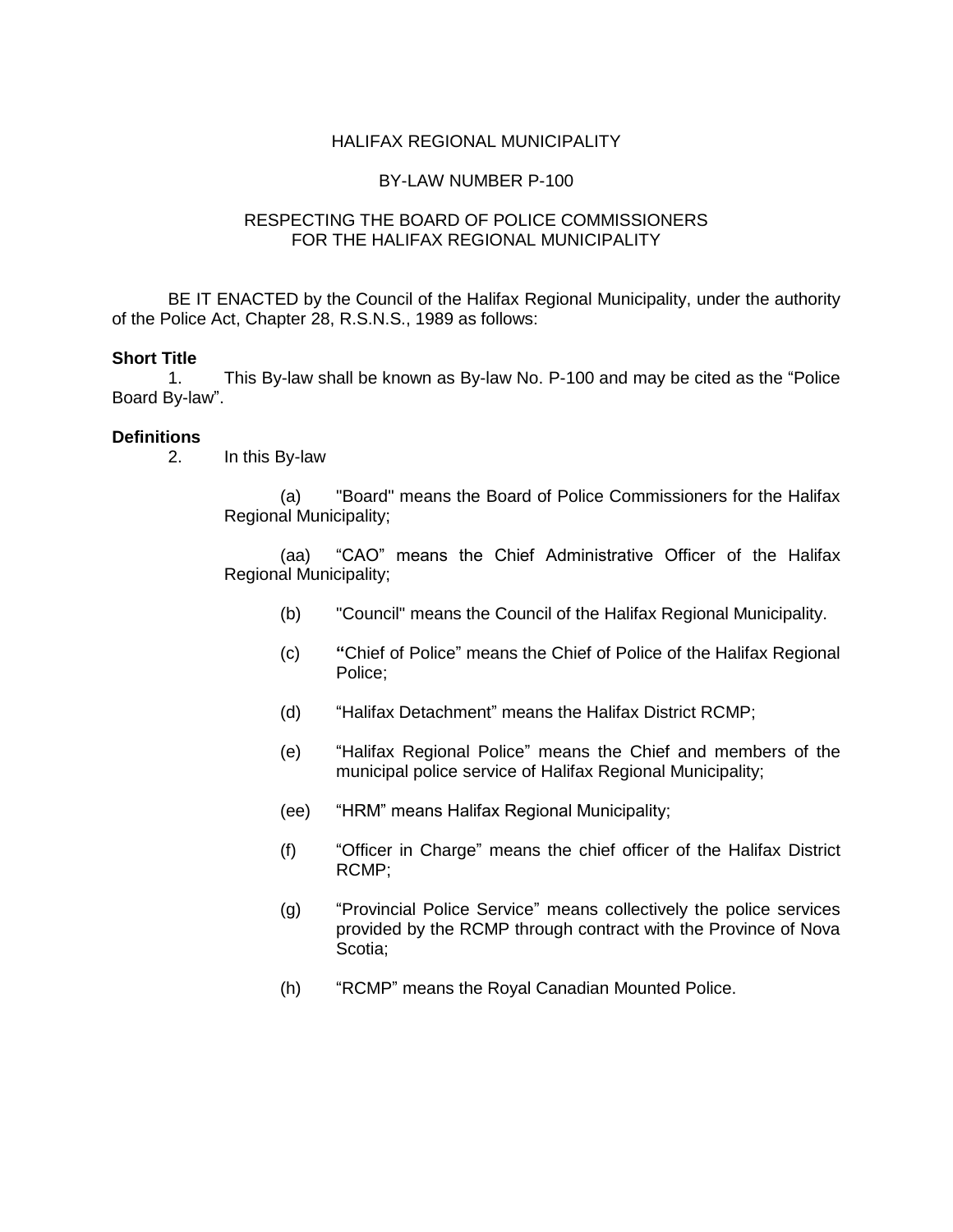# **Board Established**

3. The Council hereby establishes the Board of Police Commissioners for the Halifax Regional Municipality.

## **Membership**

4. (1) The Council shall appoint six members to the Board who shall hold office for such term as Council may direct, not to exceed three years.

 (2) The Solicitor General for the Province of Nova Scotia may appoint one additional member to serve on the Board pursuant to Section 19(2) of the Police Act.

(3) Members appointed to the Board may be reappointed at the conclusion of their terms, but may be appointed for no more than three consecutive terms.

(4) Council shall stagger the end dates of appointments to the Board, if possible.

(5) Where Council is appointing or reappointing a member of the Board, Council shall consider:

(a) if the Board reflects the diversity of the community it represents;

(b) if the Board has a member with legal knowledge or knowledge of the justice system; and

(c) if the Board has a member with financial knowledge.

# **Chairman**

5. The Chairman shall preside at all meetings of the Board and in his absence the Vice-Chairman shall preside.

### **Procedure**

6. (1) The Board shall conduct its business according to the procedure established by the Council for the conduct of its business subject to such modifications as may be required to fit the needs of the Board.

 $(2)$  The Board shall, by June 1<sup>st</sup> of each year, provide Council with an annual report outlining its achievements in the previous fiscal year, and an overview of its workplan for the coming year.

# **Chief Officer**

7. (1) The Chief of Police shall have the power to appoint, promote, suspend, dismiss and reinstate all members, special constables, bylaw enforcement officers and civilian employees of the Halifax Regional Police.

(2) The Chief of Police shall advise the Board with respect to the provision of efficient, effective and economical municipal police service delivery to the taxpayers of the municipality and may in consultation with the Board undertake in a timely manner, research, strategic planning, policy development and implementation and the reporting of results, in response to inquiries by the Board pertaining to its community governance responsibilities, generally categorized as: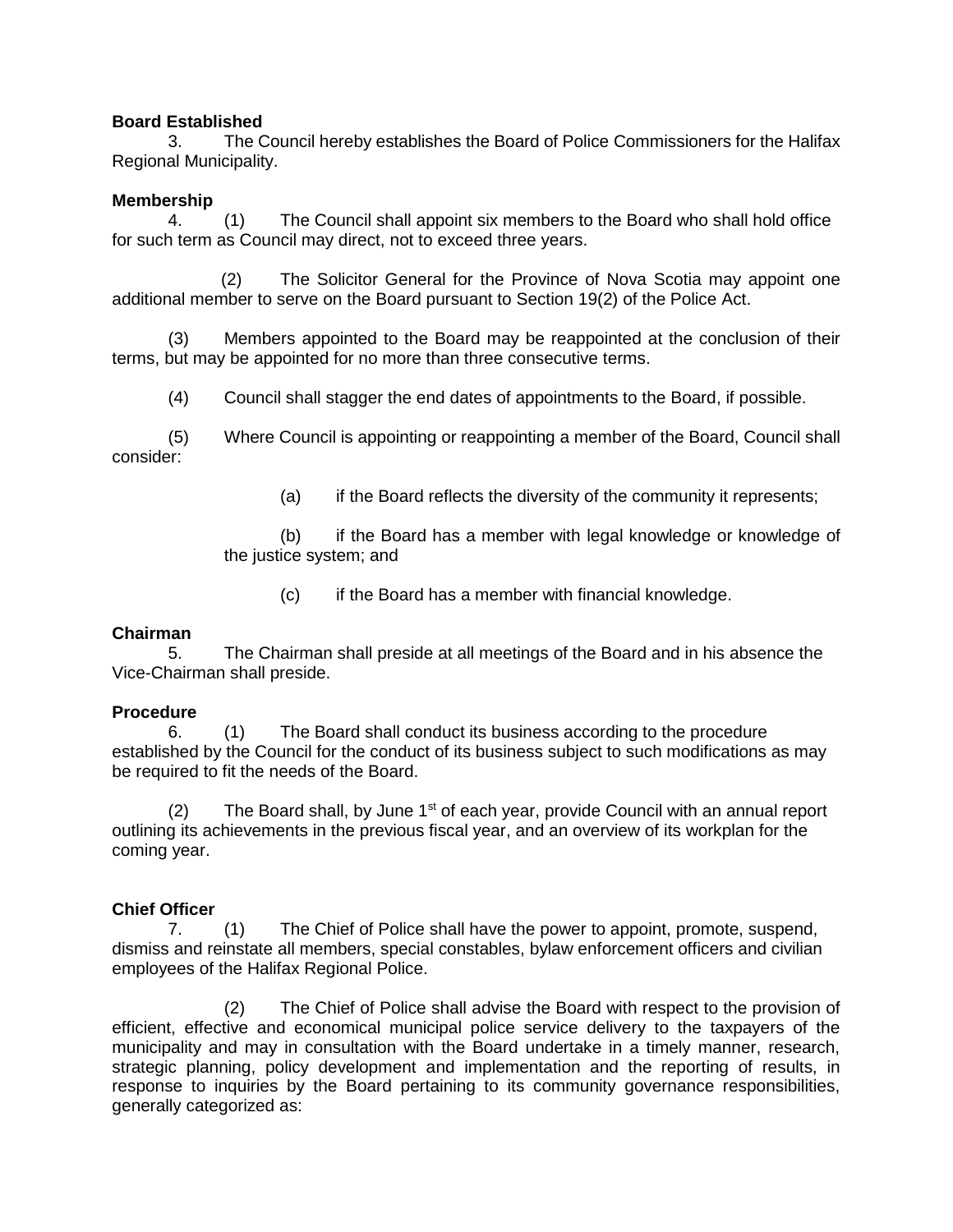- (a) providing an effective community voice on matters pertaining to policing;
- (b) civilian review of police service delivery;
- (c) ensuring the quality of police service delivery by evaluation processes;
- (d) keeping generally informed of policing operations; and
- (e) insuring police personnel are accountable to civilian authority.

(3) Pursuant to section 38 of the Police Act, the Chief of Police has authority over the actual day-to-day direction of the Halifax Regional Police with respect to enforcement of law and the maintenance of discipline within the department.

(4) The Chief of Police is accountable to the Board with respect to the provision of policing in the Halifax Regional Municipality.

(5) The Chief of Police is accountable to the CAO with respect to the implementation of and compliance with HRM administrative policies and procedures.

# **Appointment of Chief of Police**

7A. (1) The Board shall oversee any competition for the role of Chief of Police with the assistance of HRM staff.

(2) At the conclusion of a competition for the role of Chief of Police the Board shall prepare a report respecting the results of the competition and a recommendation of a candidate to be appointed Chief of Police.

(3) The final decision with respect to the appointment of a candidate as Chief of Police or the extension of the contract of the Chief of Police shall be made by Council.

(4) The Board shall provide advice to the Council with respect to any decision to renew the contract of the Chief of Police.

# **Power**

8. (1) The Board shall provide civilian governance in regards to strategic policy planning and policy driven budget planning for police service delivery within the communities serviced by the Halifax Regional Police and shall carry out an advisory role in respect of police matters within the communities serviced by the Provincial Police Service.

(2) The Board in accordance with the *Police Act* and HRM Bylaws may carry out any of the following roles and responsibilities:

- (a) co-ordinate public planning process as it relates to community oriented police response to community issues;
- (b) provide civilian governance on behalf of the Council in relation to enforcement of the law, the maintenance of law and order and the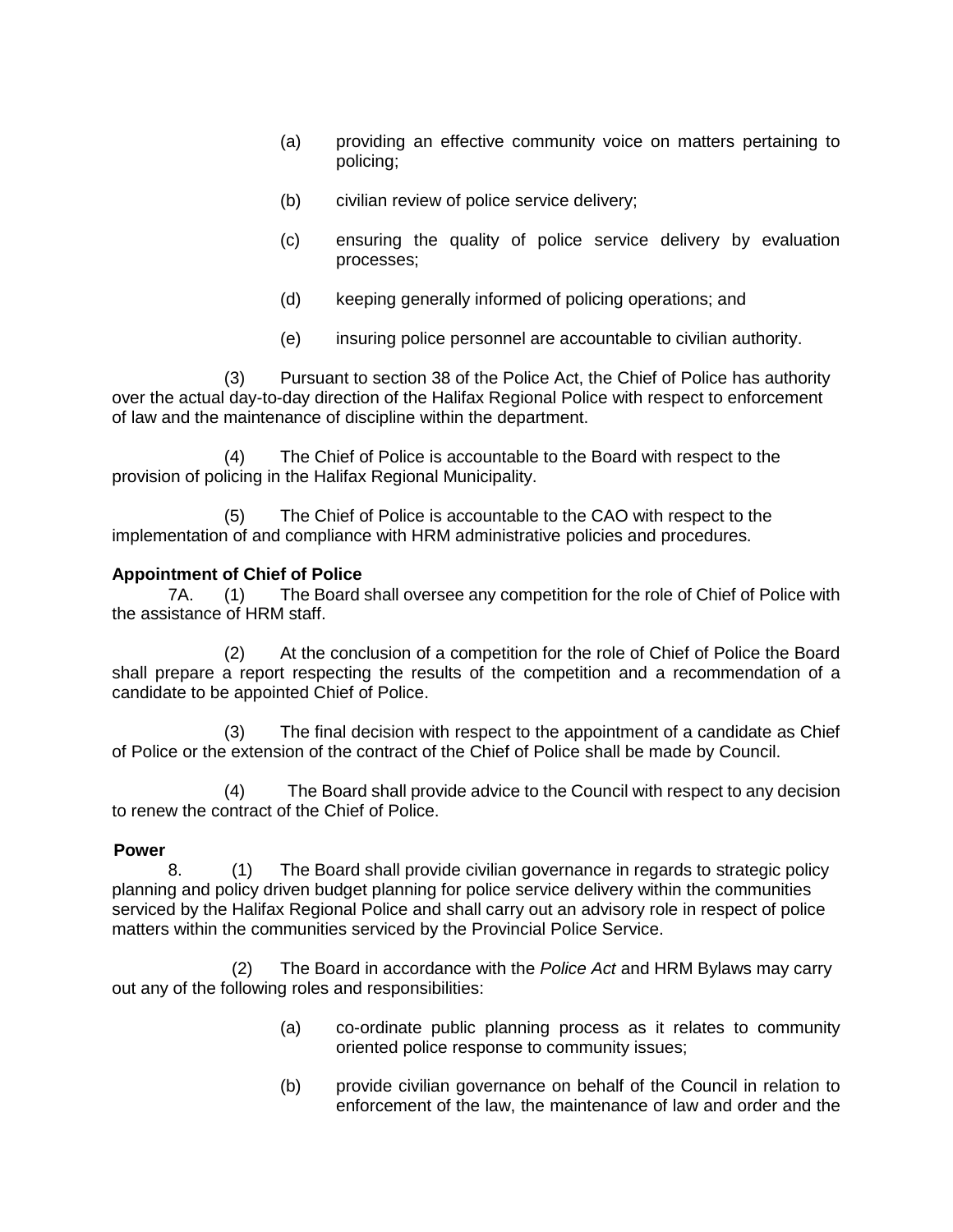prevention of crime within the municipality;

- (c) in consultation with the Chief of Police, review priorities, goals and objectives of the municipal police service;
- (d) over see and ensure the provisioning of the Halifax Regional Police in the areas of accommodation and material as deemed necessary;
- (e) prepare and submit in consultation with the Chief of Police and the Chief Administrative Officer or delegate, to Council an annual budget for the municipal police service. The municipal council shall only exercise global budget approval and shall only accept the police service budget submitted to it by the board or refer back to the board with instructions that it be altered upward or downward by a specific dollar amount or percentage;
- (f) ensure compliance with Nova Scotia Police Act code of conduct;
- (g) make rules respecting standards, guidelines and policies for the administration of the police service and for the efficient discharge of duties by the employees;
- (h) carry out any studies or investigations respecting its civilian governance responsibilities;
- (i) monitor gender, ethnic and minority group issues and making recommendations concerning these matters to the Chief of Police;
- (j) ensure that community needs and values are reflected in policing goals and methods;
- (k) act as a conduit between the community and the police service providers.

(3) The Board in accordance with the *Police Act* and HRM Bylaws may carry out any of the following roles and responsibilities as they relate to the Provincial Police Service:

- (a) by consulting with the Officer in Charge to develop and implement the policing objectives, priorities and goals;
- (b) requiring the Officer in Charge to attend all meetings of the Board, and other meetings as required by the Board, in order to provide information pertaining to operational and administrative status of the Halifax Detachment; such consultation shall occur as and when required but not less than quarterly;
- (c) requiring the Officer in Charge to provide an annual report, by March 31 of each year, on the status of the implementation of HRM's objectives, priorities and goals relating to the Halifax Detachment's policing responsibilities within its prescribed territorial boundaries in the municipality during the previous fiscal year.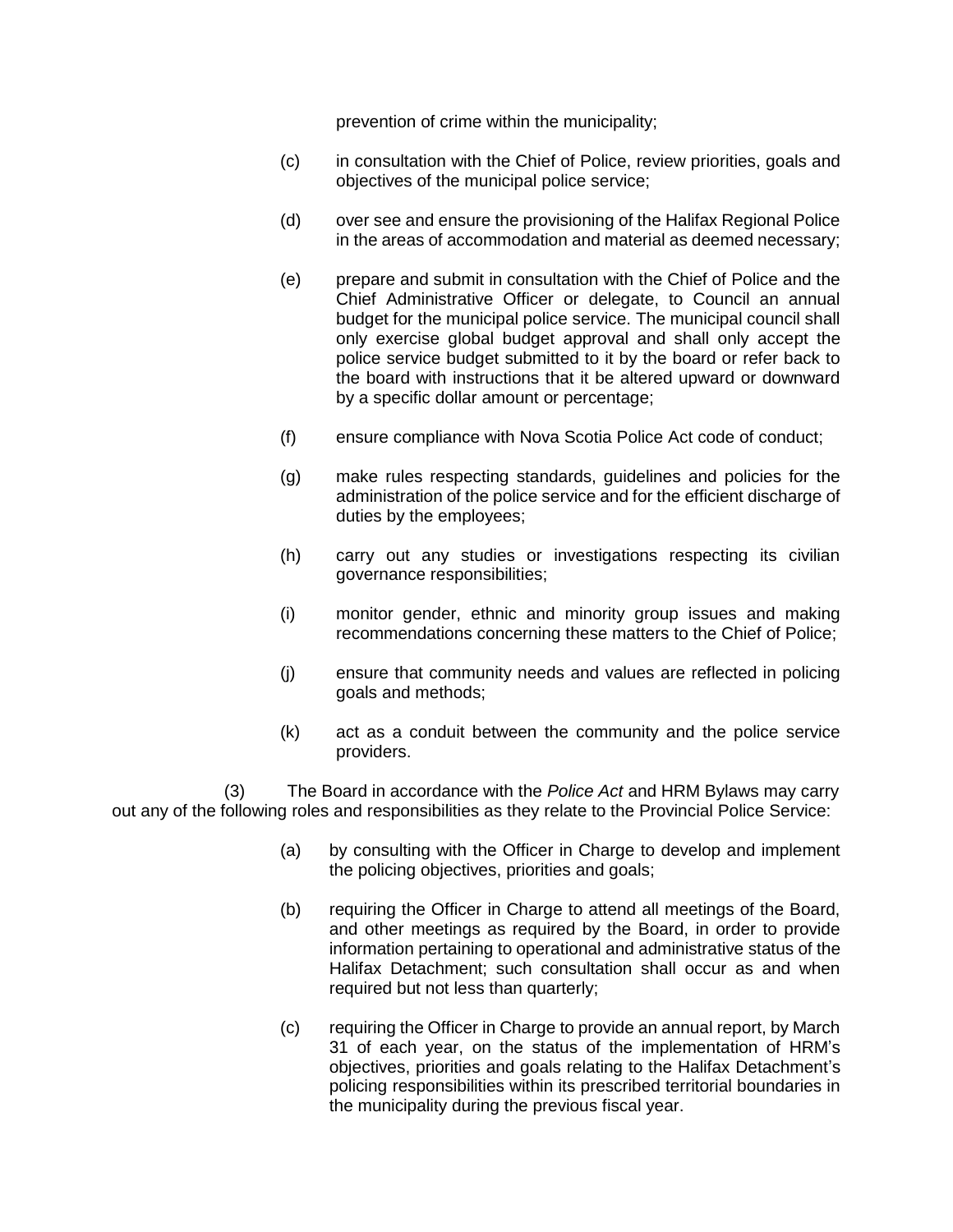- (d) requiring the Officer in Charge to provide monthly or more frequently if deemed necessary to provide the Board the details of any new or outstanding internal disciplinary matters in respect of those members of the RCMP who carry our policing functions with Halifax Detachment;
- (e) by requesting as required information relating to any policies, directives or practices of the RCMP on matters such as information on organizational initiatives within the RCMP, the public complaint process, the processes dealing with discipline and poor performance of members of the RCMP, recruiting processes in general and as they relate specifically to visible minorities; transfer policies for RCMP members and any other programs that from time to time may be of interest to the Board;
- (f) in consultation or with their delegate consult with the Officer in Charge or his or her delegate, the Attorney General or his or her delegate meet in respect to financial planning having regard to the number of members and support staff required for the Halifax Detachment for the following fiscal year or five year plan.

## **Repeal**

9. The following by-laws are repealed:

(a) City of Dartmouth By-laws P-900, P-901, P-902, P-903, P-904 and P-1000;

- (b) Town of Bedford By-law No. 22102; and
- (c) City of Halifax Ordinance No. 169.
- (2) This Section shall have effect on and after April 1, 1996.

Done and passed in Council this 22<sup>nd</sup> day of February, 1996.

Walter R. Fitzgerald MAYOR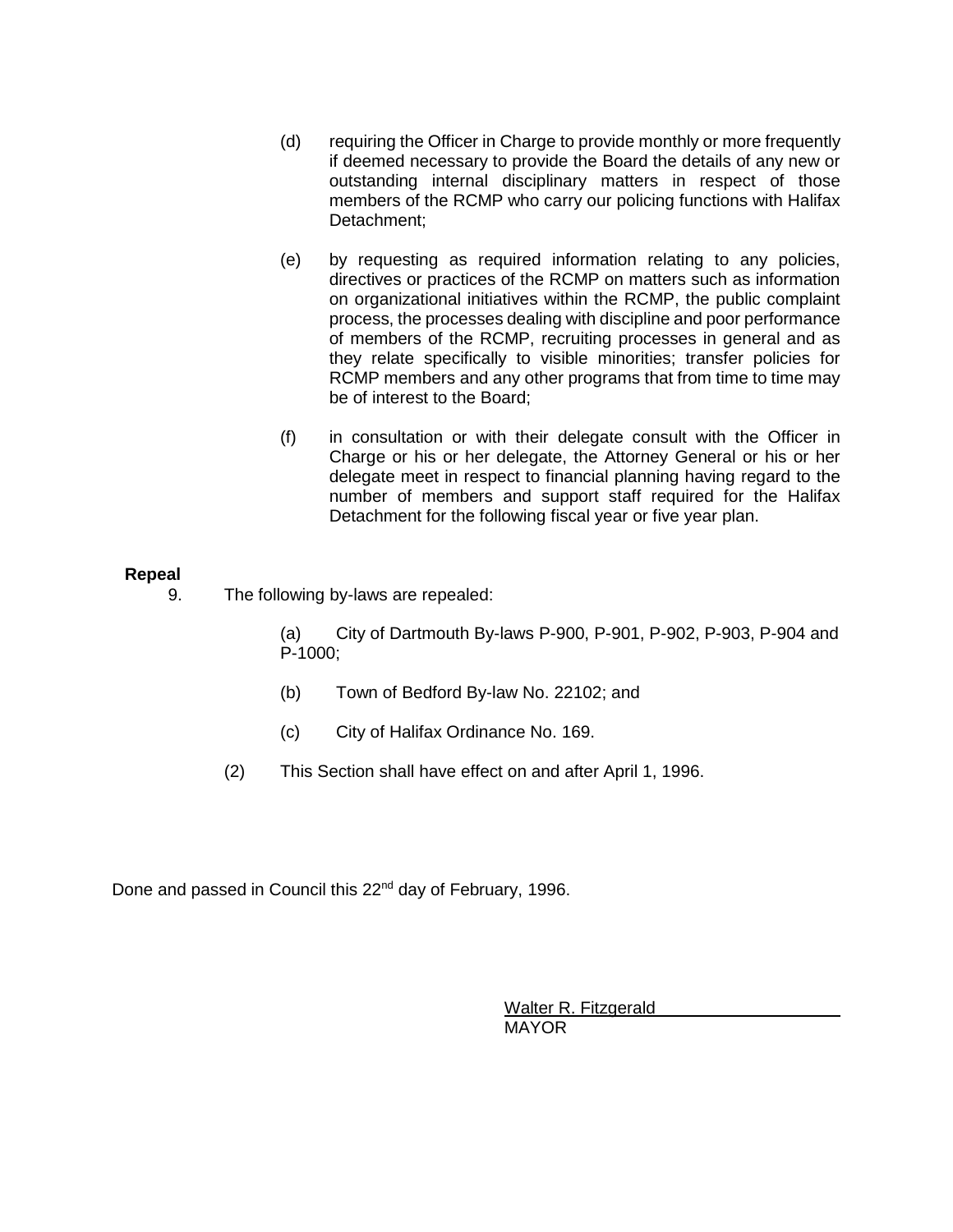Vi Carmichael MUNICIPAL CLERK

I, Vi Carmichael, Municipal Clerk of the Halifax Regional Municipality, hereby certify that the above noted by-law was passed at a meeting of the Halifax Regional Council held on February 22<sup>nd</sup>, 1996.

> Vi Carmichael MUNICIPAL CLERK